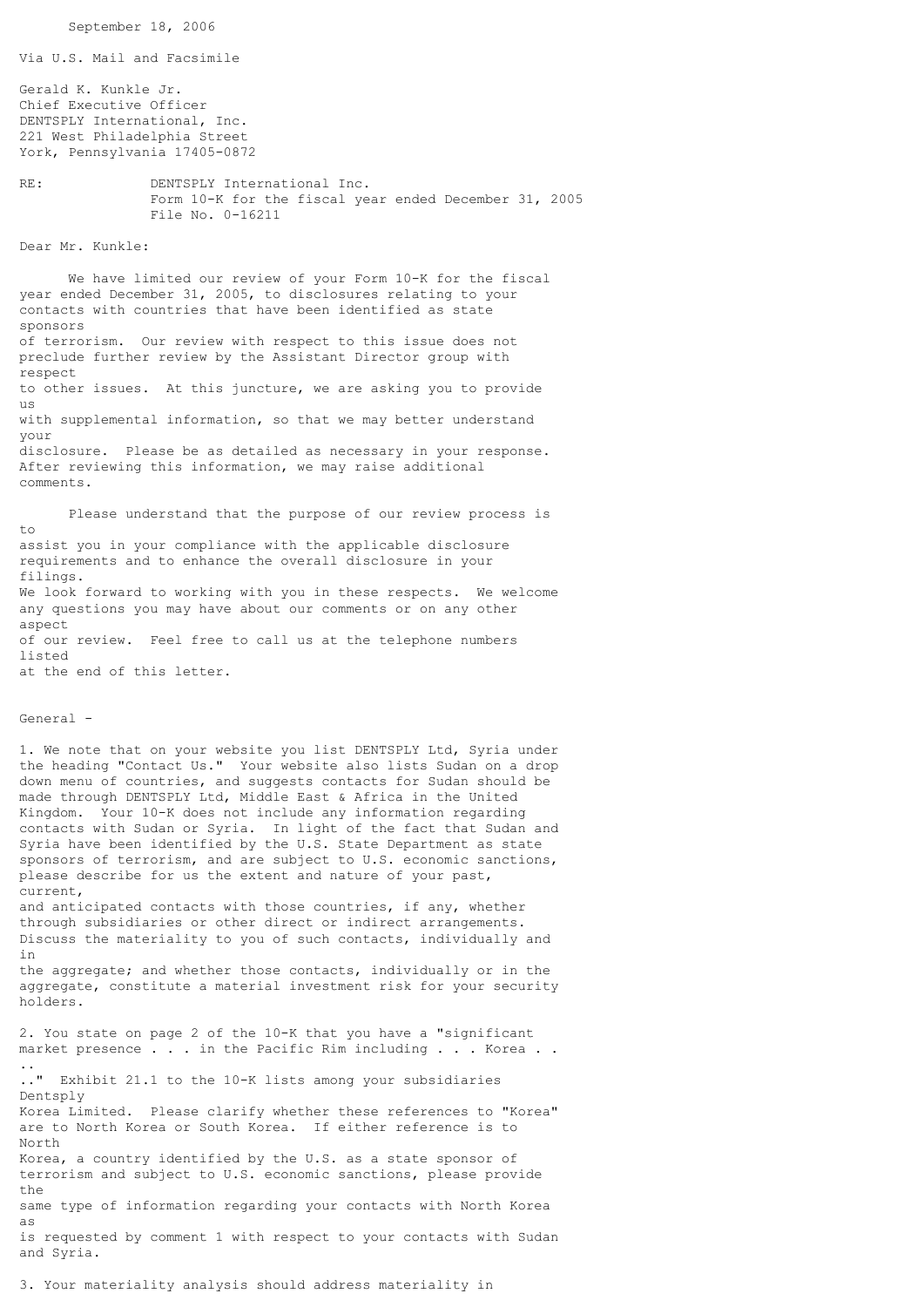quantitative terms, including the approximate dollar amount of any revenues, assets and liabilities associated with North Korea, Sudan and Syria. Please also address materiality in terms of qualitative factors that a reasonable investor would deem important in making an investment decision, including the potential impact of corporate activities upon a company`s reputation and share value. We note, for example, that Arizona and Louisiana have adopted legislation that requires their state retirement systems to prepare reports regarding state pension fund assets invested in, and/or permits divestment of state pension fund assets from, companies that do business with U.S.-designated state sponsors of terrorism. Pennsylvania`s General Assembly has passed a resolution mandating assessment and reporting of state pension fund assets invested in companies that do business with certain U.S.-designated state sponsors of terrorism. Illinois, Maine, New Jersey and Oregon have adopted legislation requiring reporting of interests in, or divestment from, companies that do business with Sudan, and similar legislation has been proposed by several other states. Finally, Harvard University, Yale University, Stanford University, and other educational institutions have adopted policies prohibiting investment in, and/or requiring divestment from, companies that do business with Sudan. Your materiality analysis should address the potential impact of the investor sentiment evidenced by such actions directed toward companies that operate in North Korea, Sudan and Syria. Closing Comments Please respond to this comment within 10 business days or tell us when you will provide us with a response. Please file your response letter on EDGAR. We urge all persons who are responsible for the accuracy and adequacy of the disclosure in the filings to be certain that the filings include all information required under the Exchange Act of 1934 and that they have provided all information investors require for an informed investment decision. Since the company and its management are in possession of all facts relating to the company`s disclosure, they are responsible for the accuracy and adequacy of  $th$  $e$ disclosures they have made. In connection with responding to our comment, please provide, in writing, a statement from the company acknowledging that:

the company is responsible for the adequacy and accuracy of the disclosure in the filings;

staff comments or changes to disclosure in response to staff comments do not foreclose the Commission from taking any action with respect to the filings; and

the company may not assert staff comments as a defense in any proceeding initiated by the Commission or any person under the federal securities laws of the United States.

In addition, please be advised that the Division of Enforcement has access to all information you provide to the staff of the Division of Corporation Finance in our review of your filings or in response to our comments on your filings.